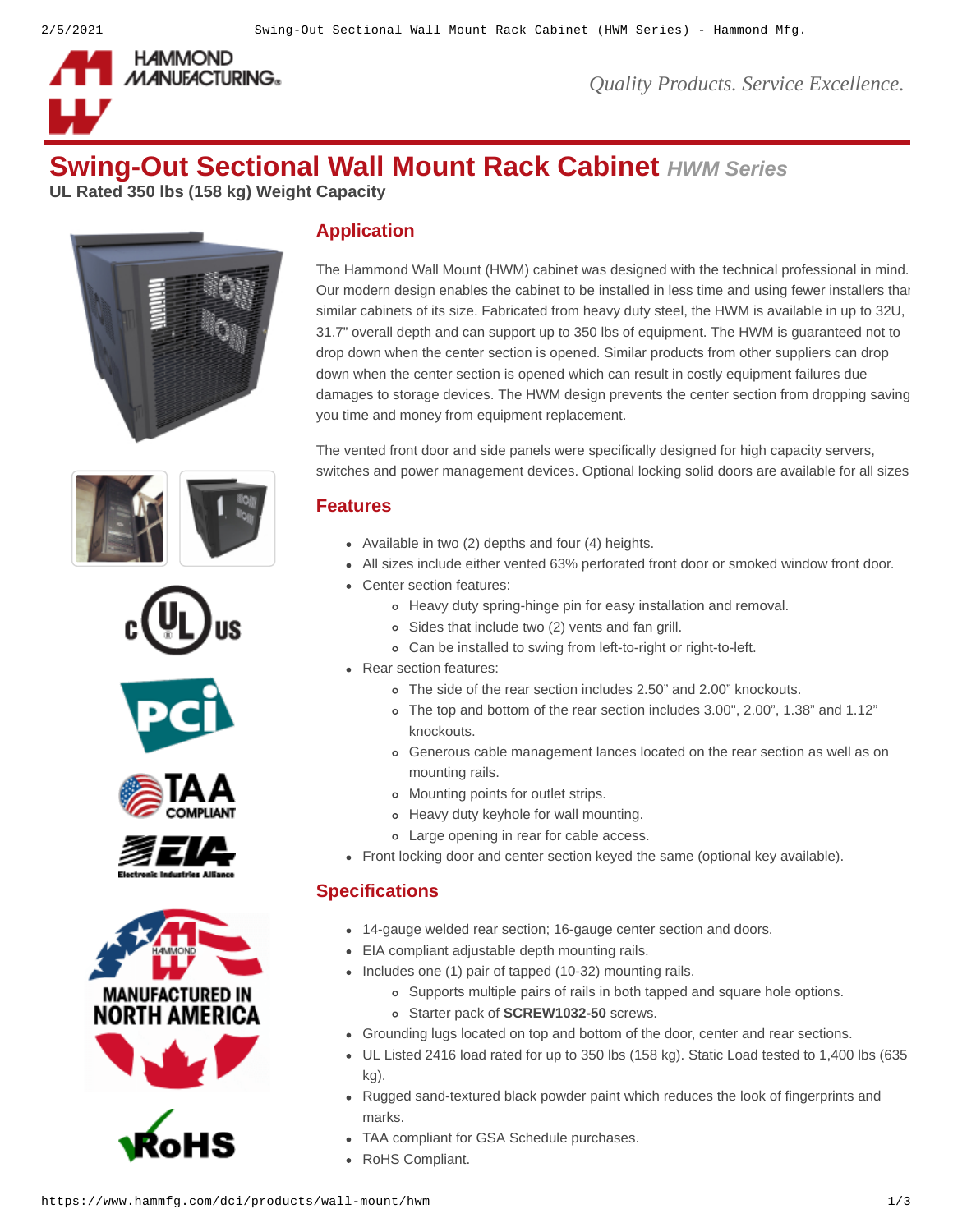• Manufactured in North America.

Upgrade the cabinet to be dust-resistant with the **[HWCF](https://www.hammfg.com/part/HWCF)** Cabinet Sealing and Filter Kit.

#### **Accessories**

f

- [Vertical Cable Tray](https://www.hammfg.com/dci/products/accessories/vct?referer=132&itm_type=accessory) **[Rack Panels](https://www.hammfg.com/dci/products/accessories/panels?referer=132&itm_type=accessory)**  $\bullet$
- $\bullet$
- $\bullet$
- [Two Post Mounting Clamping Shelf](https://www.hammfg.com/dci/products/accessories/racs?referer=132&itm_type=accessory) [Magnet Panel Cover](https://www.hammfg.com/dci/products/accessories/mpc?referer=132&itm_type=accessory)
- [Rack Unit Label](https://www.hammfg.com/dci/products/accessories/rulbk?referer=132&itm_type=accessory) **[Fan Kits](https://www.hammfg.com/dci/products/accessories/fk?referer=132&itm_type=accessory)**
- [Grounding & Bonding](https://www.hammfg.com/dci/products/accessories/grounding?referer=132&itm_type=accessory) [Mounting Hardware](https://www.hammfg.com/dci/products/accessories/mounting-hardware?referer=132&itm_type=accessory)  $\bullet$
- [PDUs and Outlet Strips](https://www.hammfg.com/electronics/outlet-strips?referer=132&itm_type=accessory)
- 
- [Horizontal Hinged Cable Manager](https://www.hammfg.com/dci/products/accessories/pcmdd?referer=132&itm_type=accessory) **Cable [Horizontal Steel Finger Cable Manager](https://www.hammfg.com/dci/products/accessories/pcmds?referer=132&itm_type=accessory) Horizontal Steel Finger Cable Manager**
- [Horizontal Lacing Strip](https://www.hammfg.com/dci/products/accessories/hcm?referer=132&itm_type=accessory) **Accord Contact Contact Contact Contact Contact Contact Contact Contact Contact Contact** 
	-
	-
	-



| Part No.            | Part No.              |        | <b>Overall Dimensions</b> |       | Rack         |        | <b>Mounting (Usable) Dimensions</b> |       |
|---------------------|-----------------------|--------|---------------------------|-------|--------------|--------|-------------------------------------|-------|
| <b>Vented Door</b>  | <b>Window Door</b>    | Height | Width                     | Depth | <b>Units</b> | Height | Width                               | Depth |
| <b>HWM2412U20BK</b> | <b>HWM2412U20WDBK</b> | 27.75  | 24.68                     | 25.70 | <b>12U</b>   | 21.00  | 19.00                               | 23.52 |
| HWM2412U26BK        | <b>HWM2412U26WDBK</b> | 27.75  | 24.68                     | 31.70 | <b>12U</b>   | 21.00  | 19.00                               | 29.52 |
| HWM2420U20BK        | HWM2420U20WDBK        | 41.75  | 24.68                     | 25.70 | <b>20U</b>   | 35.00  | 19.00                               | 23.52 |
| HWM2420U26BK        | HWM2420U26WDBK        | 41.75  | 24.68                     | 31.70 | <b>20U</b>   | 35.00  | 19.00                               | 29.52 |
| HWM2424U20BK        | <b>HWM2424U20WDBK</b> | 48.75  | 24.68                     | 25.70 | 24U          | 42.00  | 19.00                               | 23.52 |
| HWM2424U26BK        | <b>HWM2424U26WDBK</b> | 48.75  | 24.68                     | 31.70 | <b>24U</b>   | 42.00  | 19.00                               | 29.52 |
| HWM2432U20BK        | <b>HWM2432U20WDBK</b> | 62.75  | 24.68                     | 25.70 | 32U          | 56.00  | 19.00                               | 23.52 |